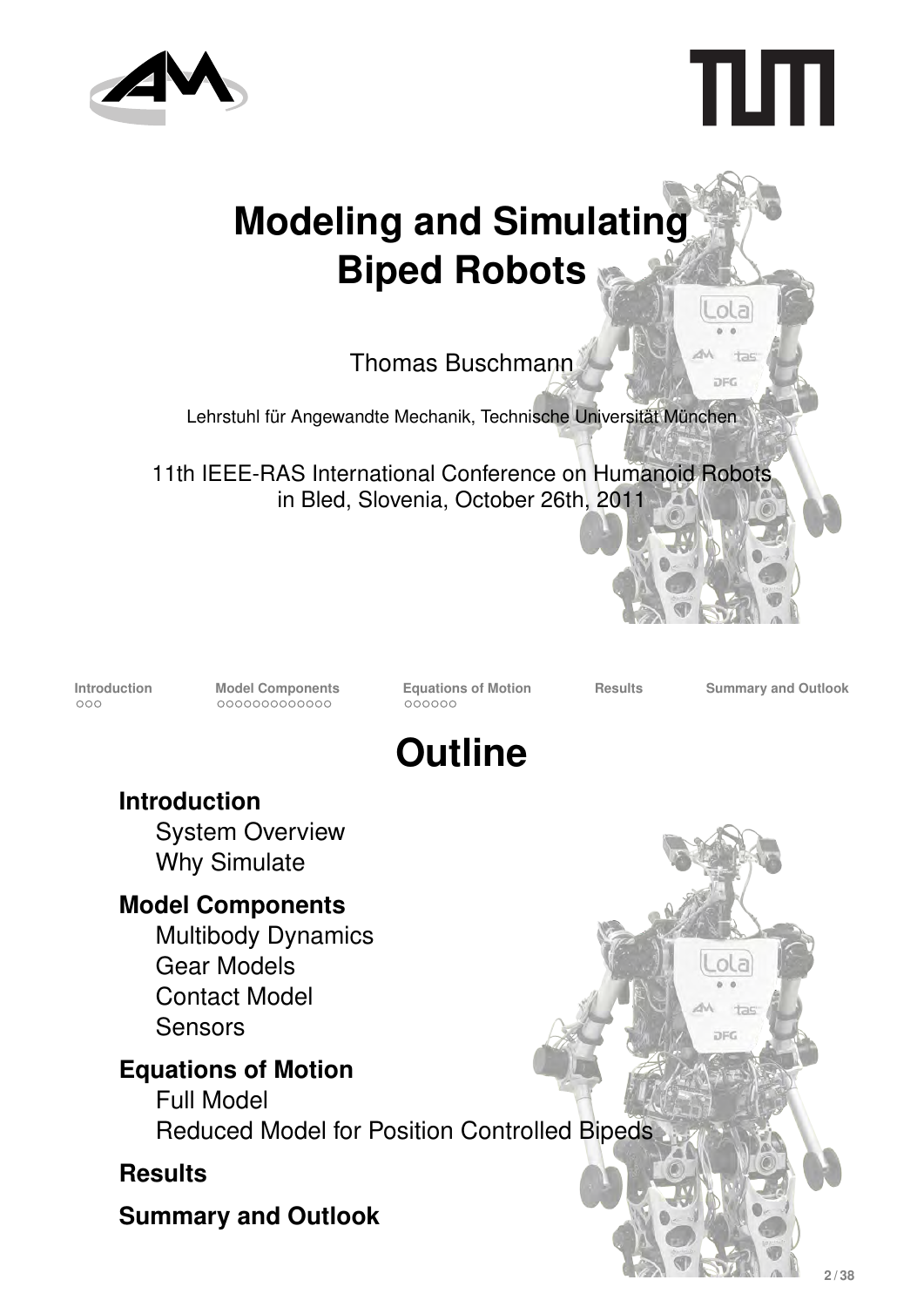

#### **Introduction** System Overview Why Simulate

**Model Components** Multibody Dynamics Gear Models Contact Model **Sensors** 

**Equations of Motion** Full Model Reduced Model for Position Controlled Biped

**Results**

**Summary and Outlook**



**Introduction Model Components Equations of Motion Results Summary and Outlook System Overview – Lola** Sensors ∙ Encoders ∙ IMU ∙ FTS ∙ Cameras Drives ∙ Electric motors ∙ Harmonic Drives ∙ Roller screw drives Mechanical Design ∙ Rigid links ∙ Compliant contact ∙ Drive kinematics ∙ Mass distribution **Electronics** ∙ On-board PC ∙ Local controllers ∙ Sercos-III bus **4 / 38**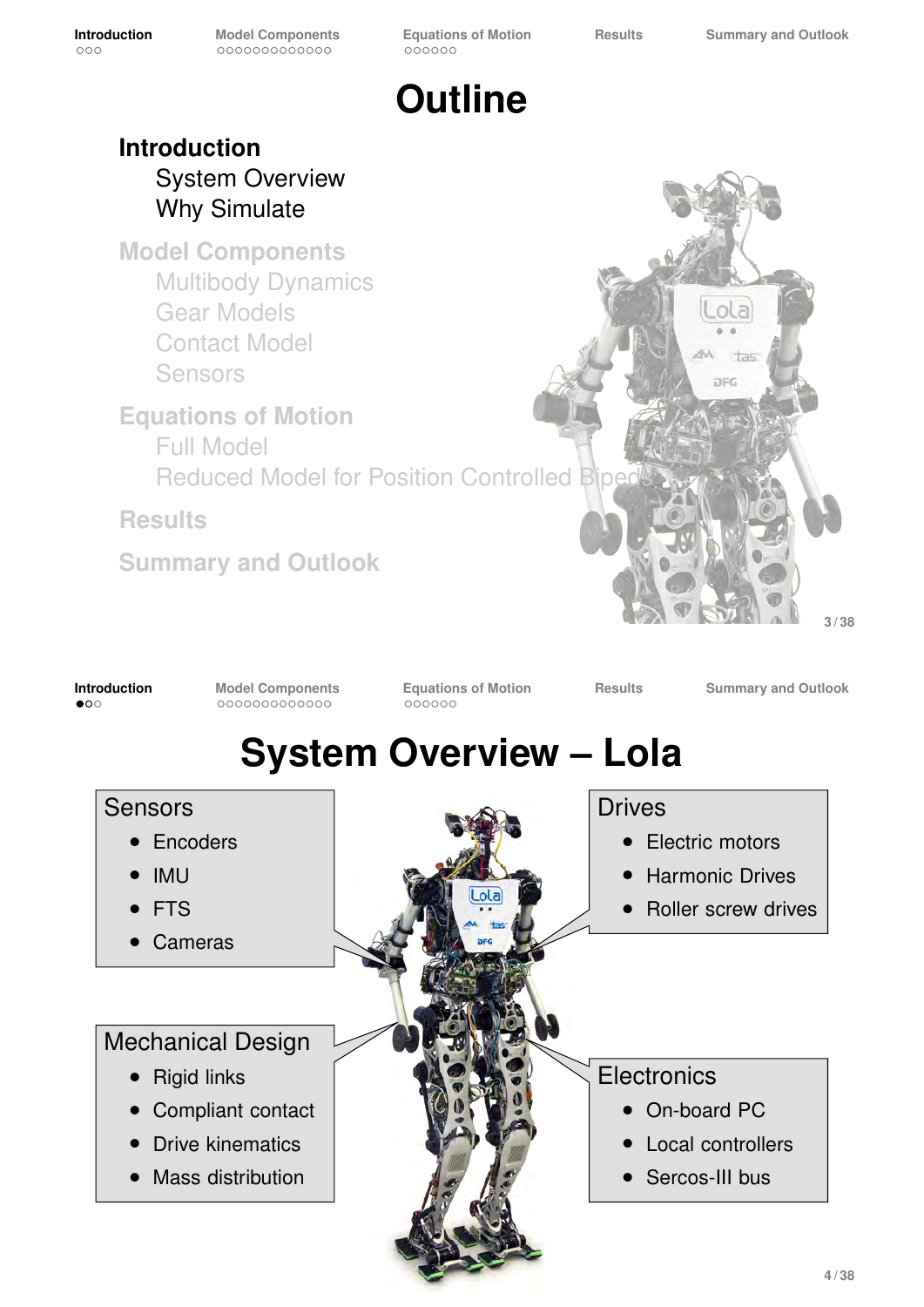

**Introduction**<br> **Introduction**<br> **Model Components**<br> **Equations** of Motion<br> **Results** Summary and Outlook<br> **COOP COOP COOP COOP COOP COOP** 

### **Why Simulate?**

- ∙ Prototyping
- ∙ Hardware development and sizing
- ∙ Safe testing environment
- ∙ Analyze robot dynamics
- ∙ Offline optimization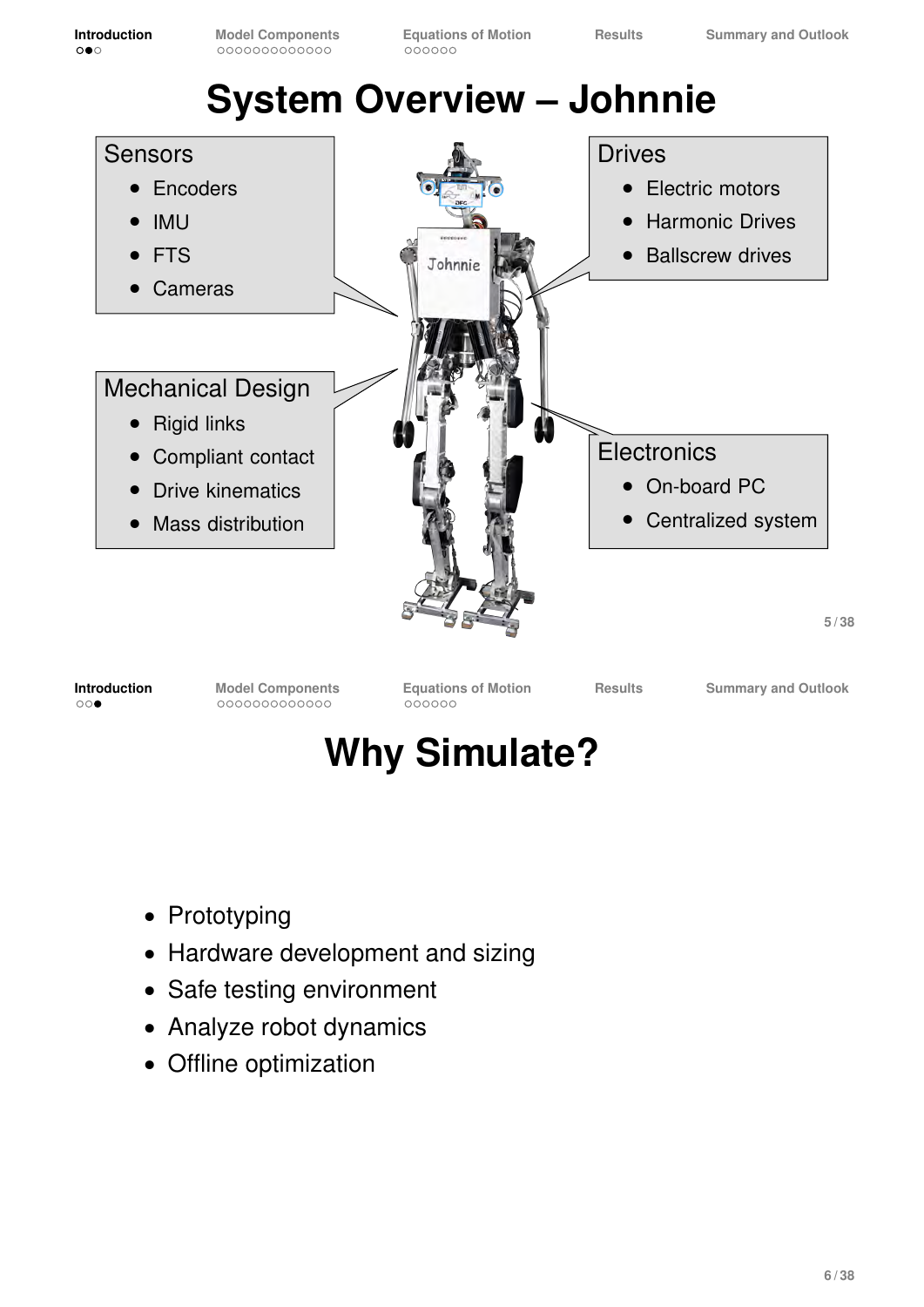$000000$ 

**Outline**

**Introduction** System Overview Why Simulate

**Model Components** Multibody Dynamics Gear Models Contact Model Sensors

**Equations of Motion** Full Model **Reduced Model for Position Controlled Biped** 

**Results**

**Summary and Outlook**



**Introduction**<br> **Introduction**<br> **Model Components**<br> **Equations** of Motion<br> **Results**<br> **Results**<br> **Summary and Outlook**<br> **EQUADED**<br> **EQUADED**<br> **EQUADED**<br> **EQUADED**<br> **EQUADED** 

# **Robot Model Components**

#### **Rigid Body Mechanics**

- ∙ Rigid multibody dynamics
- ∙ Nonlinear drive kinematics

#### **Contacts**

- ∙ Unilateral contact with friction
- ∙ Compliance and damping

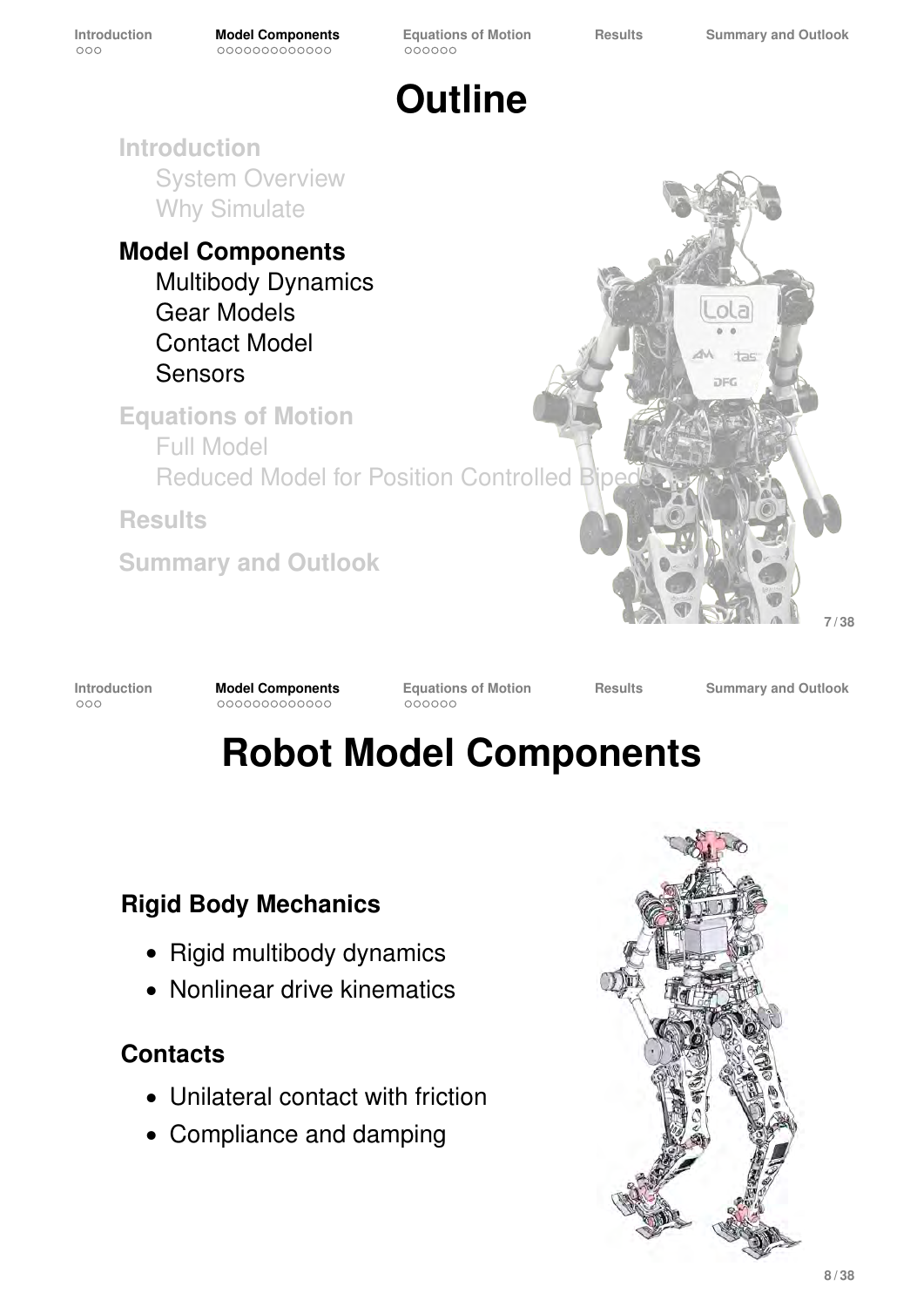### **Robot Model Components**

#### **Drives**

- ∙ Electrical motor dynamics
- ∙ Gears: friction, elasticity?

#### **Sensors**

- ∙ Encoders
- ∙ FTS, IMU, . . .



**9 / 38**

**Introduction**<br> **Introduction**<br> **INDODEL COMPONENT Results** Summary and Outlook<br> **INDODEL COMPONENT RESULTS**<br> **INDODEL COMPONENT RESULTS** 

# **Multibody Dynamics**

#### **Multibody Formalism Based on Newton-Euler-Jourdain**

$$
\sum_{i=0}^{N_{bodies}} \left\{ \begin{pmatrix} J_{T,o,i} \\ J_{R,i} \end{pmatrix}^T \begin{pmatrix} \dot{p}_i - F^i \\ \dot{L}_{O_i,i} + m_i \widetilde{r}_{O_iC_i} \ddot{r}_{O_i} - M_{O_i}^i \end{pmatrix} \right\} = \textbf{0}
$$

 $\Rightarrow$  M $\ddot{q} + h = Q$ 

#### **Recursive Calculation**

- Recursive calculation of terms in EoM ( $J<sub>R</sub>$ , etc.)
- ∙ Expoits "tree structure" ("holes" in jacobians, etc.)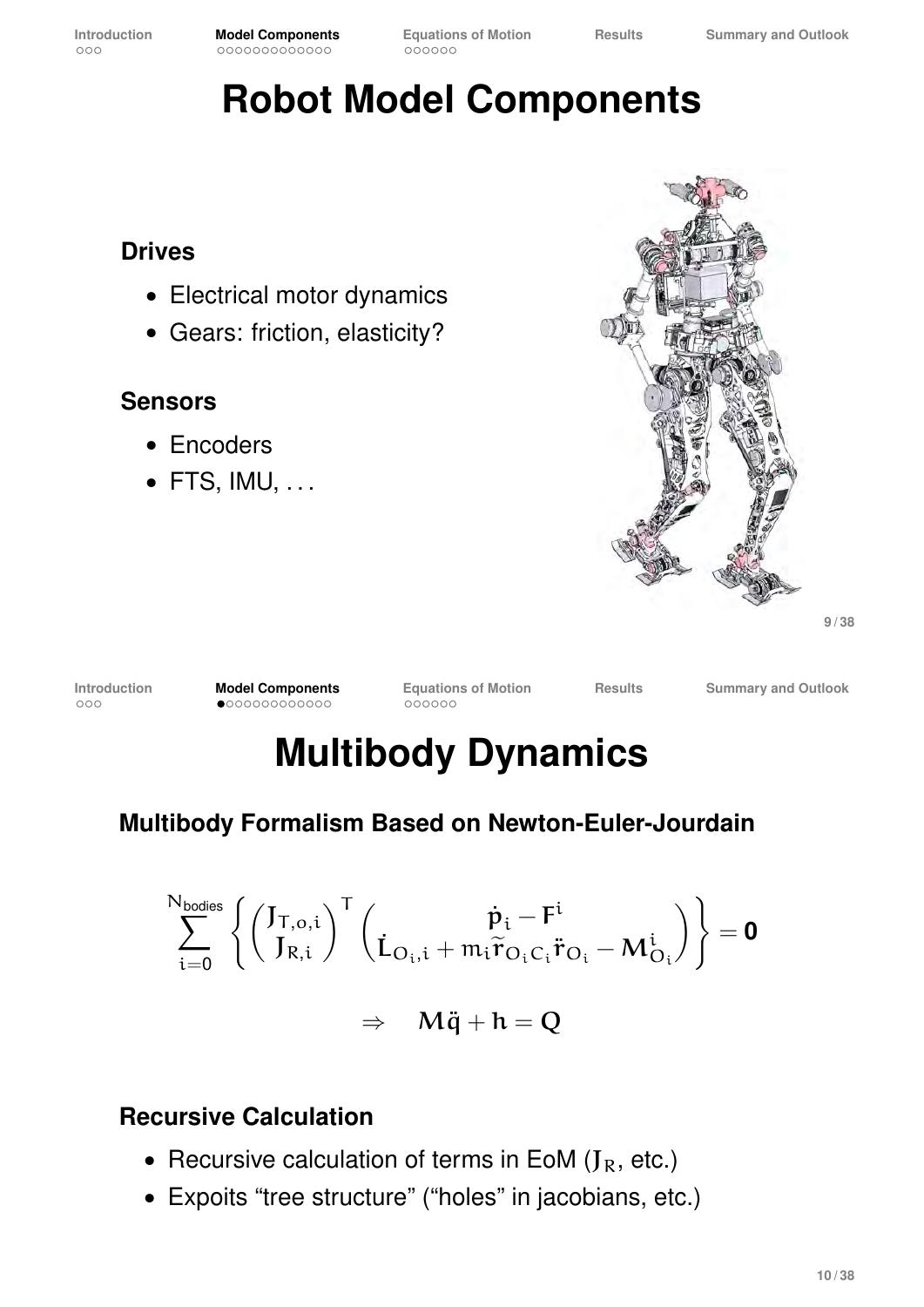$000000$ 

#### **Gear Friction**



 $T_f = -\operatorname{sign}(\omega)(T_{f,0} + \mu ||T_L||) - (b + \gamma ||T_L||)\omega$ 

**11 / 38**

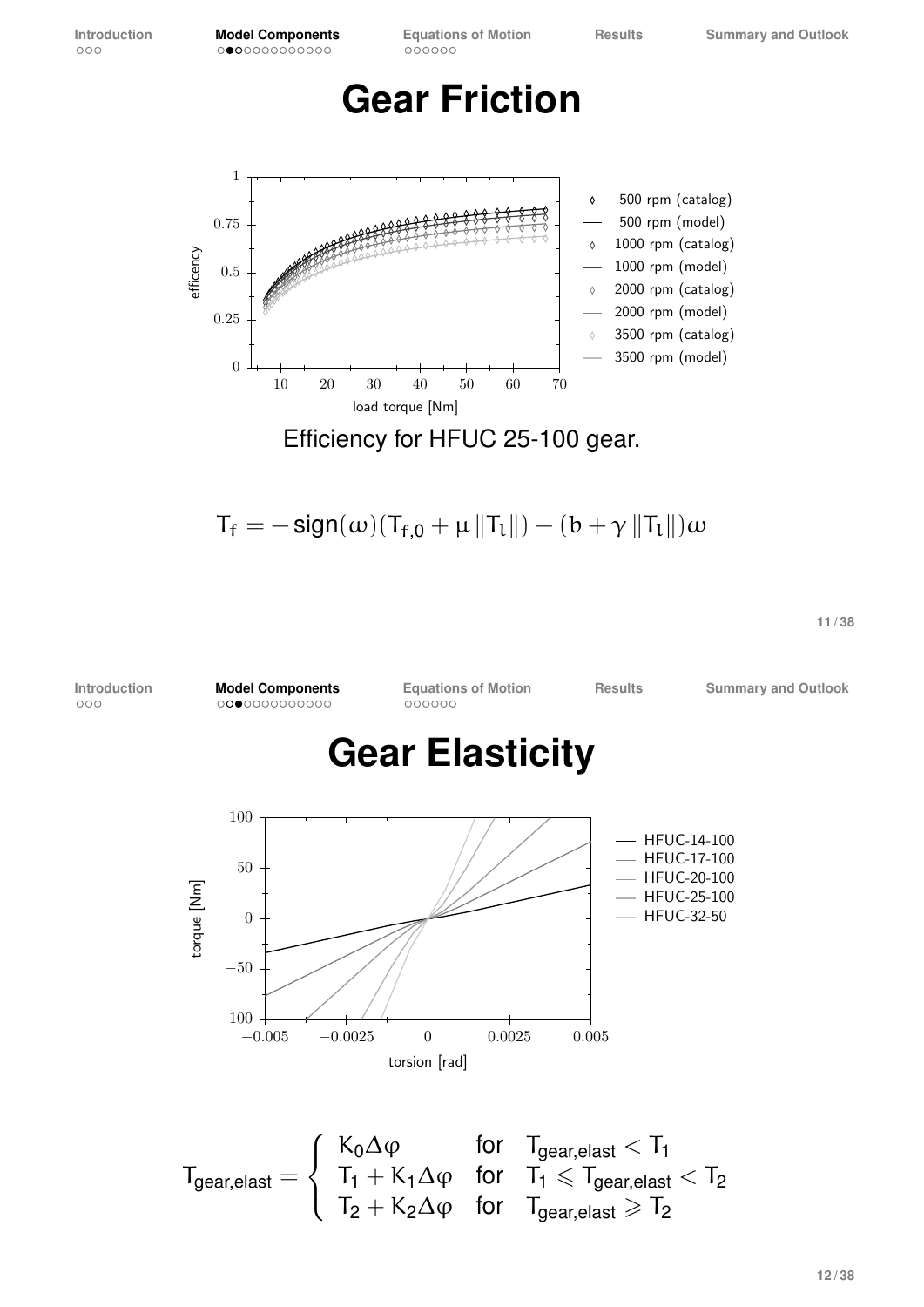### **Robotic Feet**



**13 / 38**

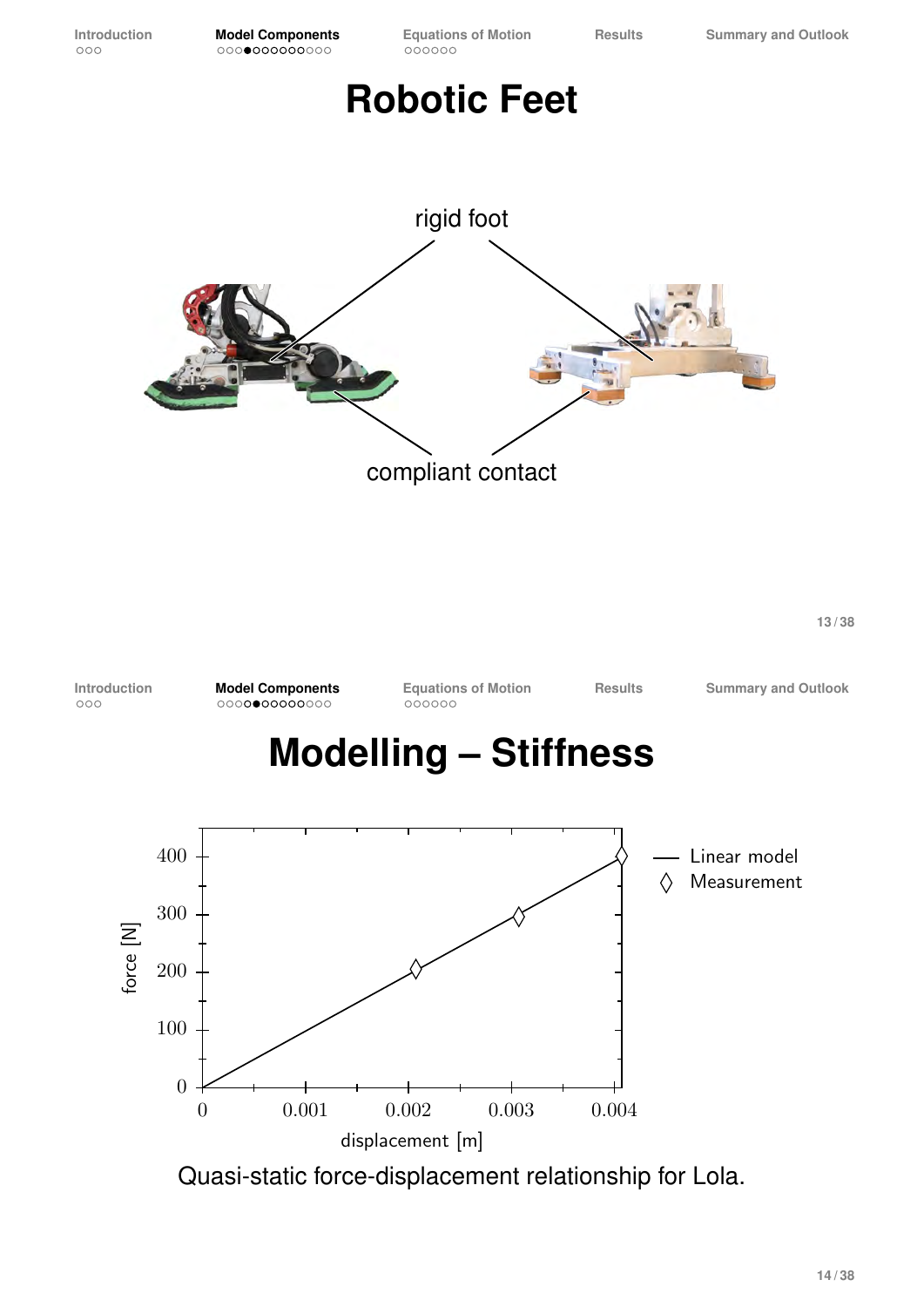**Introduction**<br> **Introduction**<br> **Introduction**<br> **Introduction**<br> **Introduction**<br> **Introduction**<br> **Interpretents**<br> **Interpretent of Motion**<br> **Interpretent of Advisor**<br> **Interpretent of Advisor**<br> **Interpretent of Advisor**<br> **I**  $000000$ 

### **Modelling – Geometry**



**15 / 38**

**Introduction**<br> **Introduction**<br> **Model Components**<br> **Equations** of Motion<br> **Results**<br> **Results**<br> **Summary and Outlook**<br> **EQUADED**<br> **EQUADED**<br> **EQUADED**<br> **EQUADED**<br> **EQUADED** 

### **Simple Spring-Damper Model**



- ∙ N decoupled spring-damper elements
- ∙ For every element:  $f_i = C_i d_i + B_i \dot{d}_i$
- ∙ Deformation in body-fixed frame
- ∙ D, C diagonal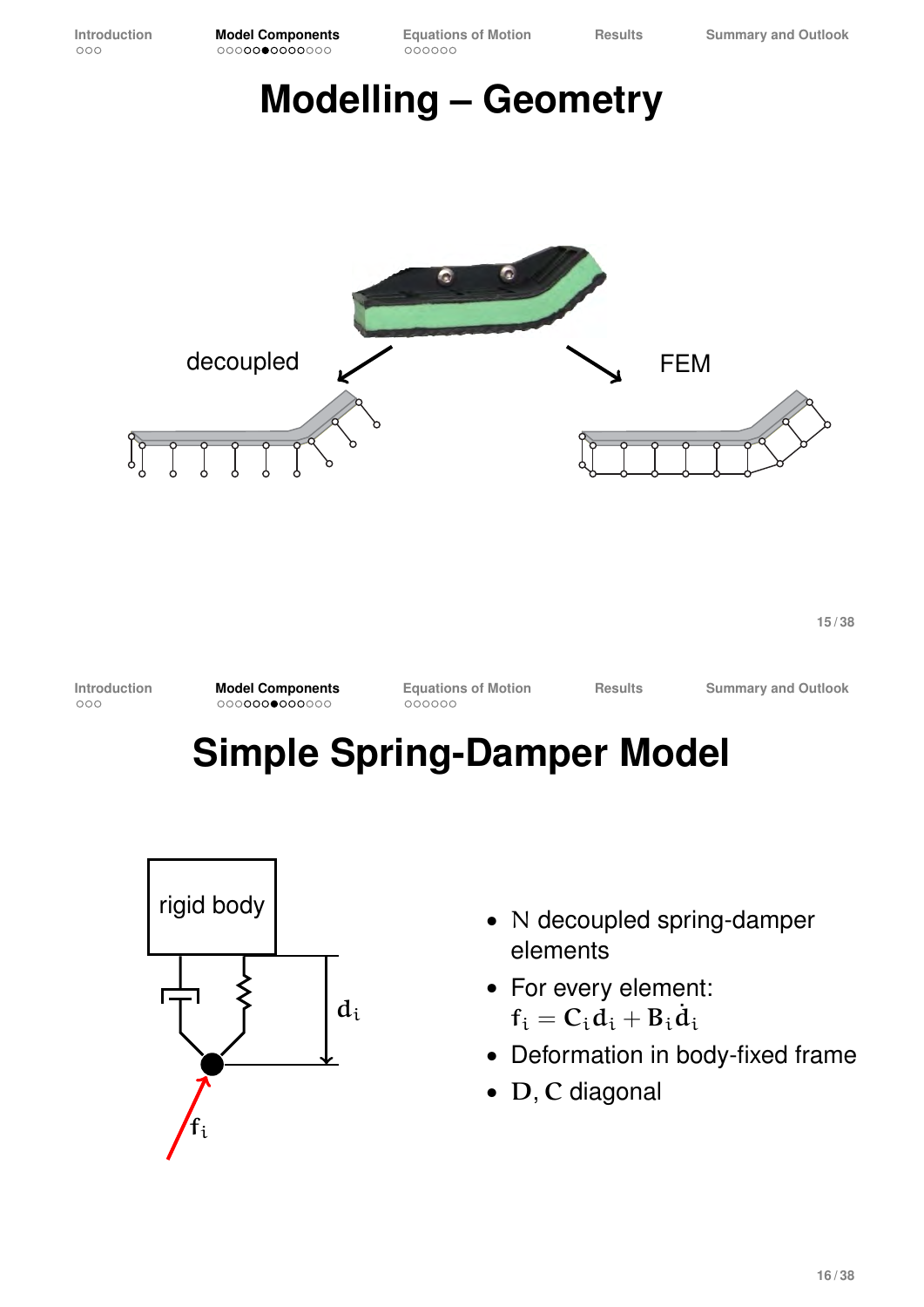### **Finite Element Model**



 $f = B\dot{d} + C d$ 

 $\Rightarrow$  C, B non-diagonal

**17 / 38**

| <b>Introduction</b> | <b>Model Components</b> | <b>Equations of Motion</b> | <b>Results</b> | <b>Summary and Outlook</b> |
|---------------------|-------------------------|----------------------------|----------------|----------------------------|
| 000                 | 00000000●0000           | 000000                     |                |                            |
|                     |                         |                            |                |                            |

### **Finite Element Model – Contact Solver**

**Equations and Inequalities**

$$
\begin{aligned} f &= B \dot{d} + C d \\ \lambda_{N,i} &\geqslant 0 \, \wedge \, g_{N,i} \geqslant 0 \, \wedge \, \lambda_{N,i} g_{N,i} = 0 \quad \forall i \in I_c \\ \lambda_{N,i} - \mu \, \Vert \lambda_{T,i} \Vert \geqslant 0 \, \wedge \, (\lambda_{N,i} - \mu \, \Vert \lambda_{T,i} \Vert) \dot{g}_{T,i} = 0 \quad \forall i \in I_c \end{aligned}
$$

#### **Numerical Solution**

Reformulate complimentarity with proximal point functions:

| $\lambda_{N,i} = \text{prox}_{\mathscr{C}_N}(\lambda_{N,i} - \text{rg}_{N,i})$                                                          | $\forall i \in I_c$ |
|-----------------------------------------------------------------------------------------------------------------------------------------|---------------------|
| $\lambda_{\text{T,i}} = \text{prox}_{\mathscr{C}_{\text{T}}(\lambda_{\text{N}})}(\lambda_{\text{T,i}} - \text{r} \dot{g}_{\text{T,i}})$ | $\forall i \in I_c$ |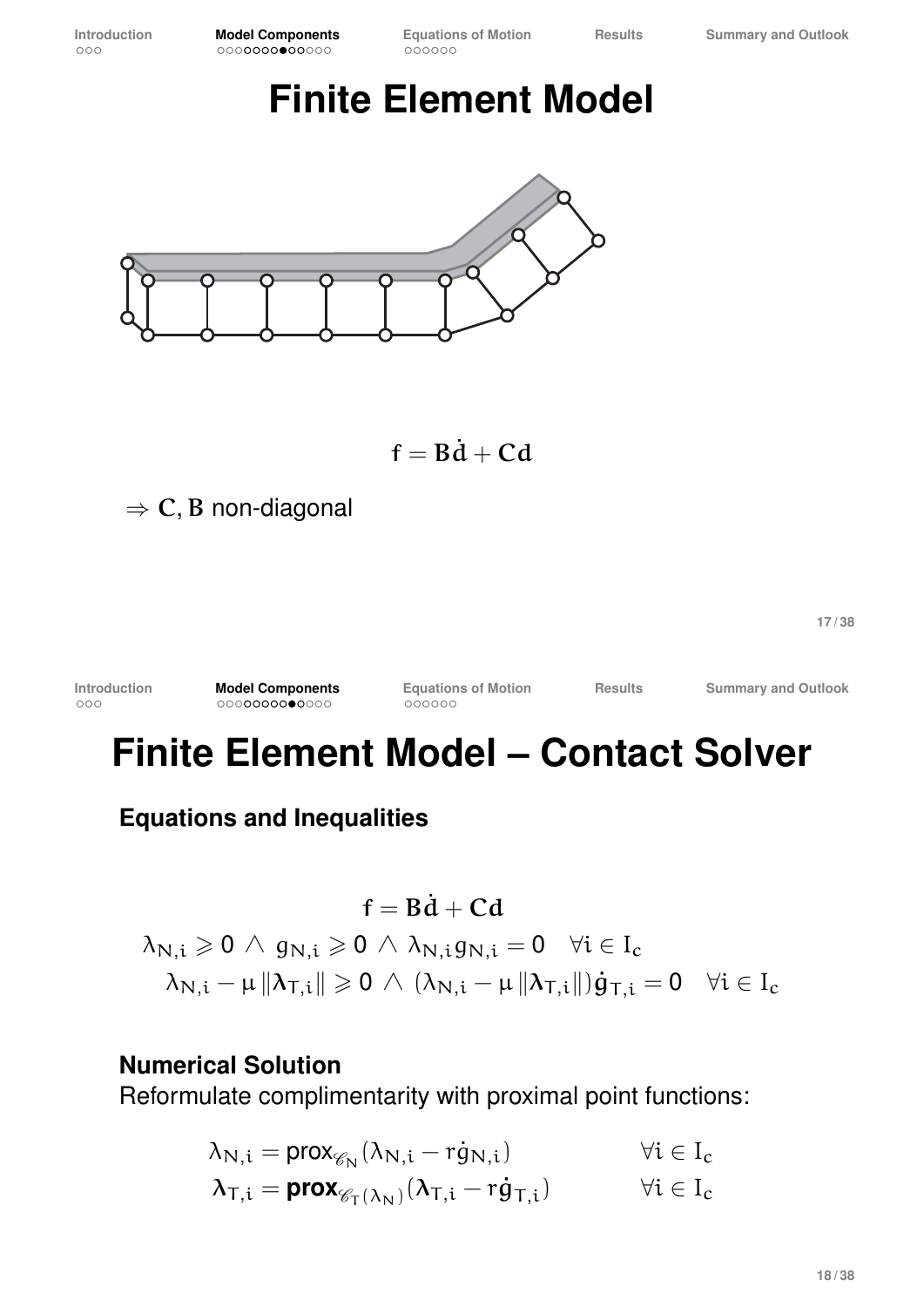### **Environment Model and Contact Determination**

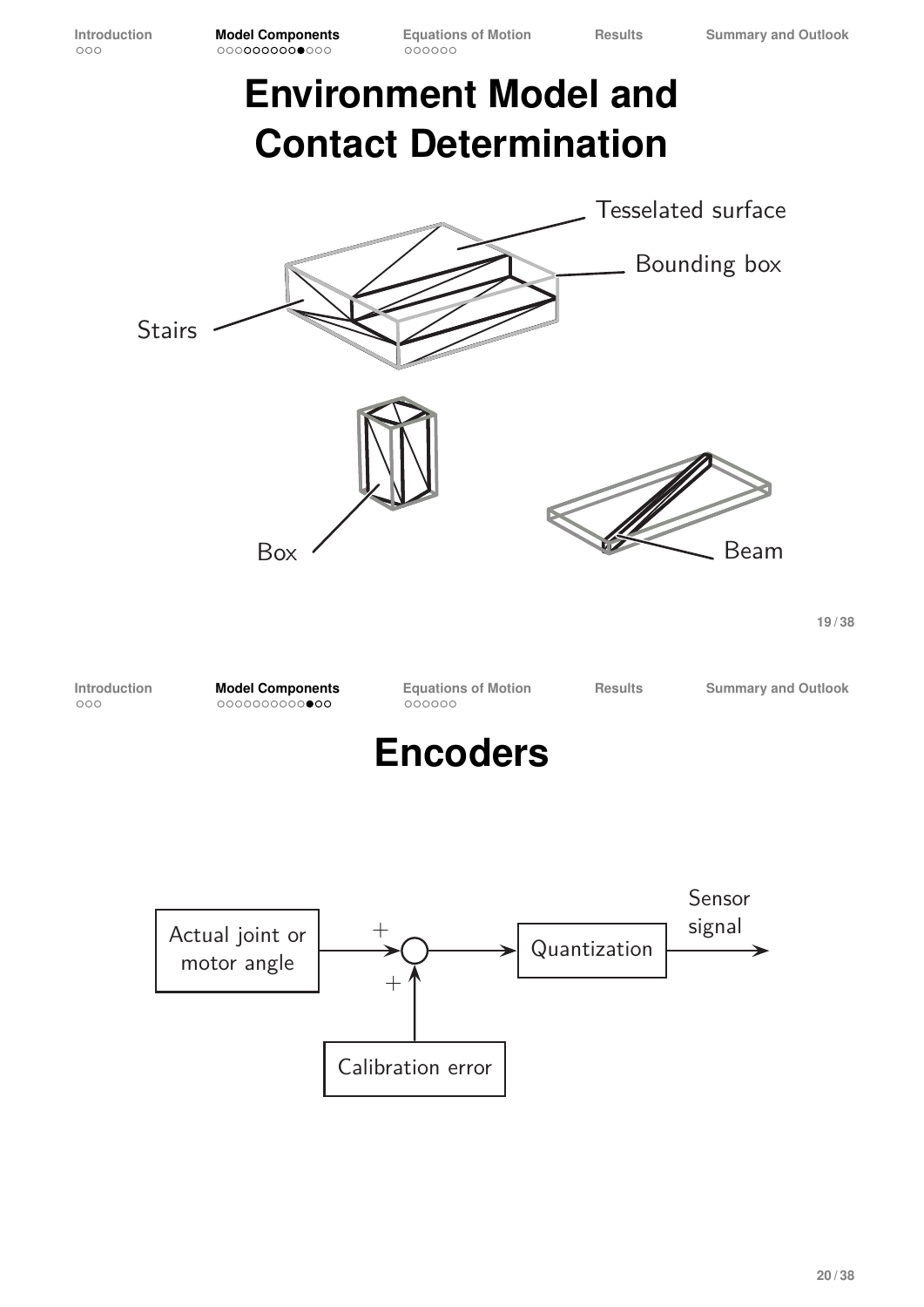### **Force/Torque Sensors**



### **Inertial Measurement Unit**

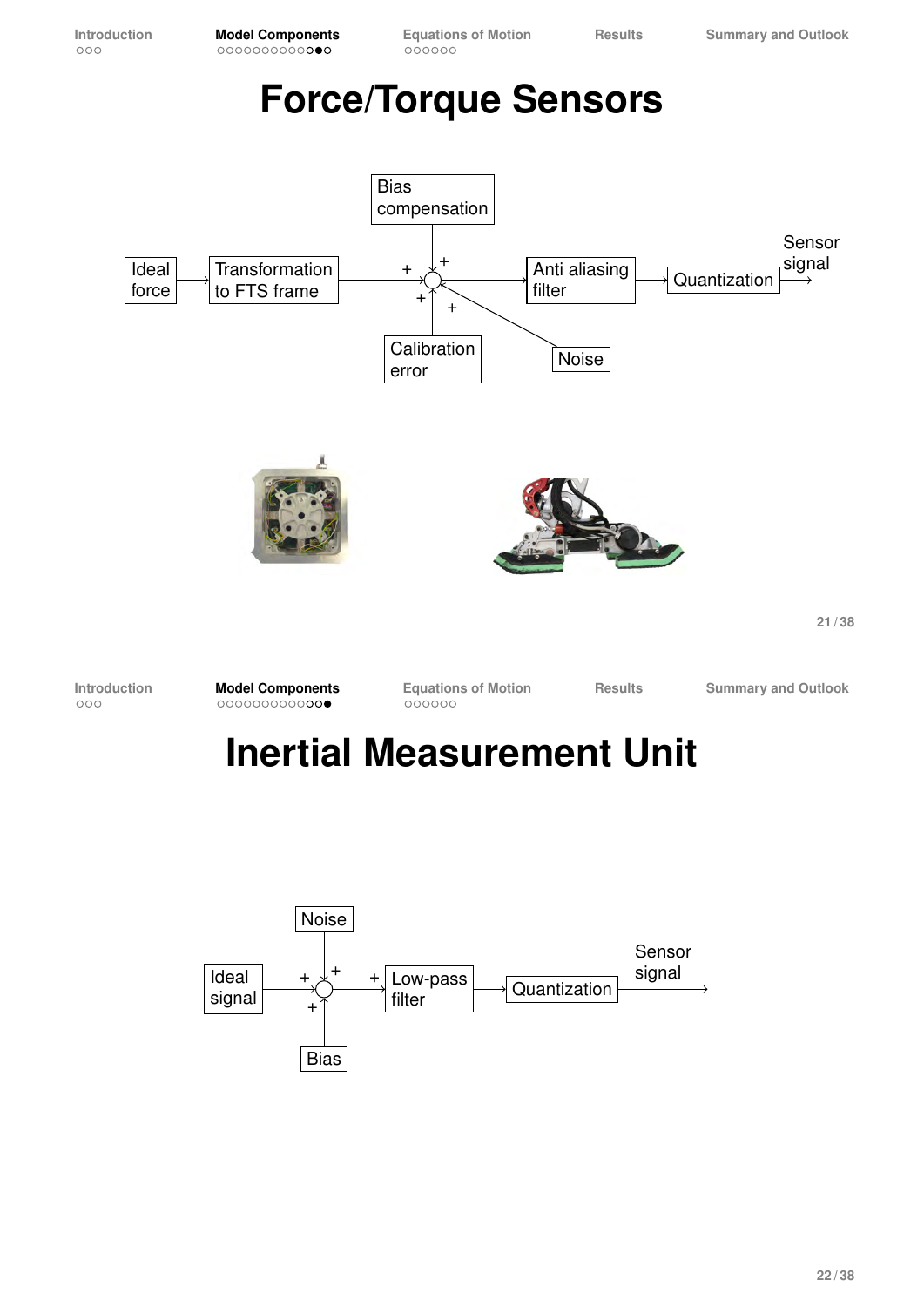Unilateral contact

 $000000$ 



**24 / 38**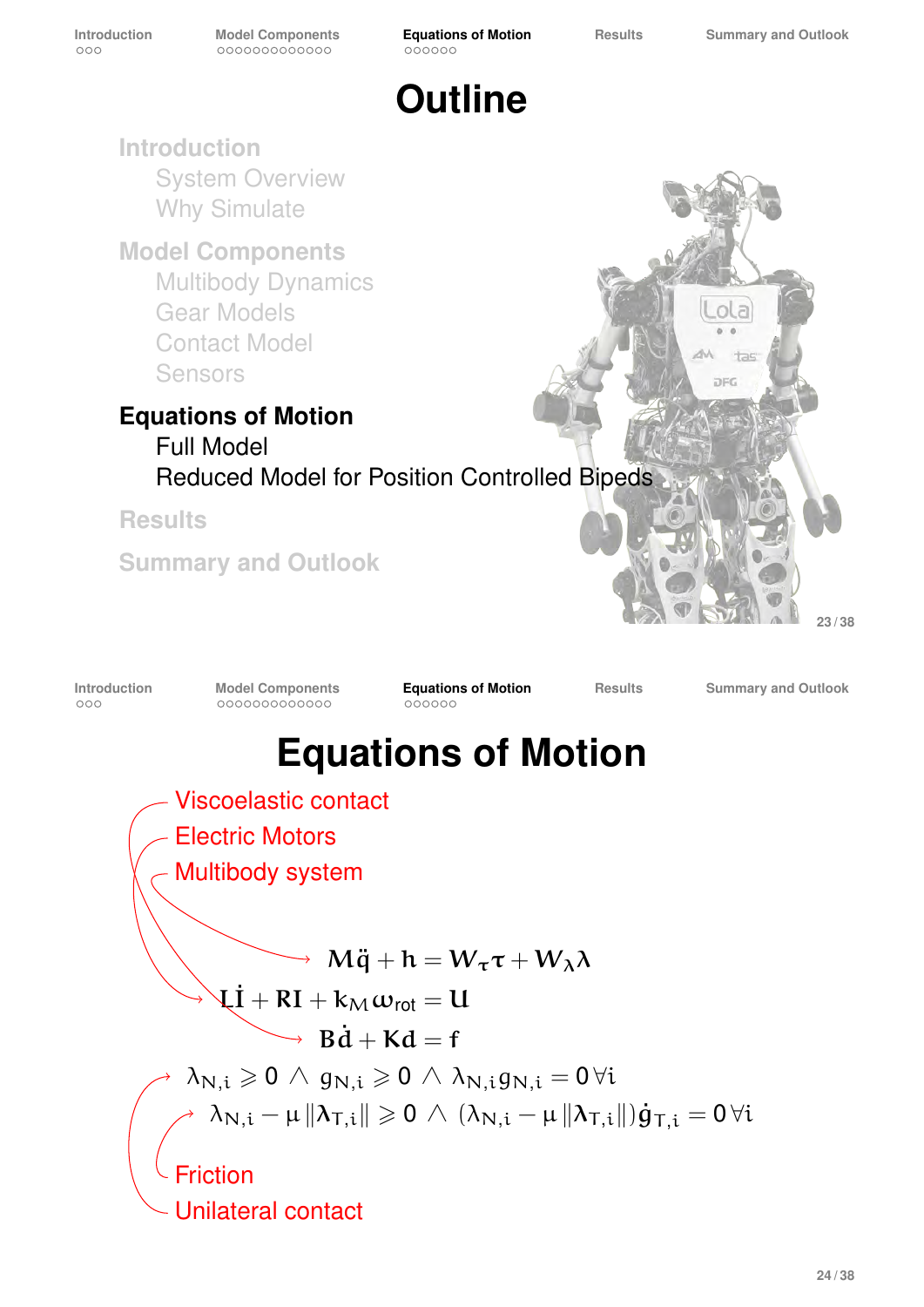### **Simulation Example**



**25 / 38**

**Introduction Model Components Equations of Motion Results Summary and Outlook**

### **Reduced Order Model**

#### **Why a Reduced Model?**

- ∙ To reduce simulation time!
- ∙ Often, only global system behavior is relevant
- ∙ For good joint tracking control, error is small
- ∙ Limiting case of perfect joint control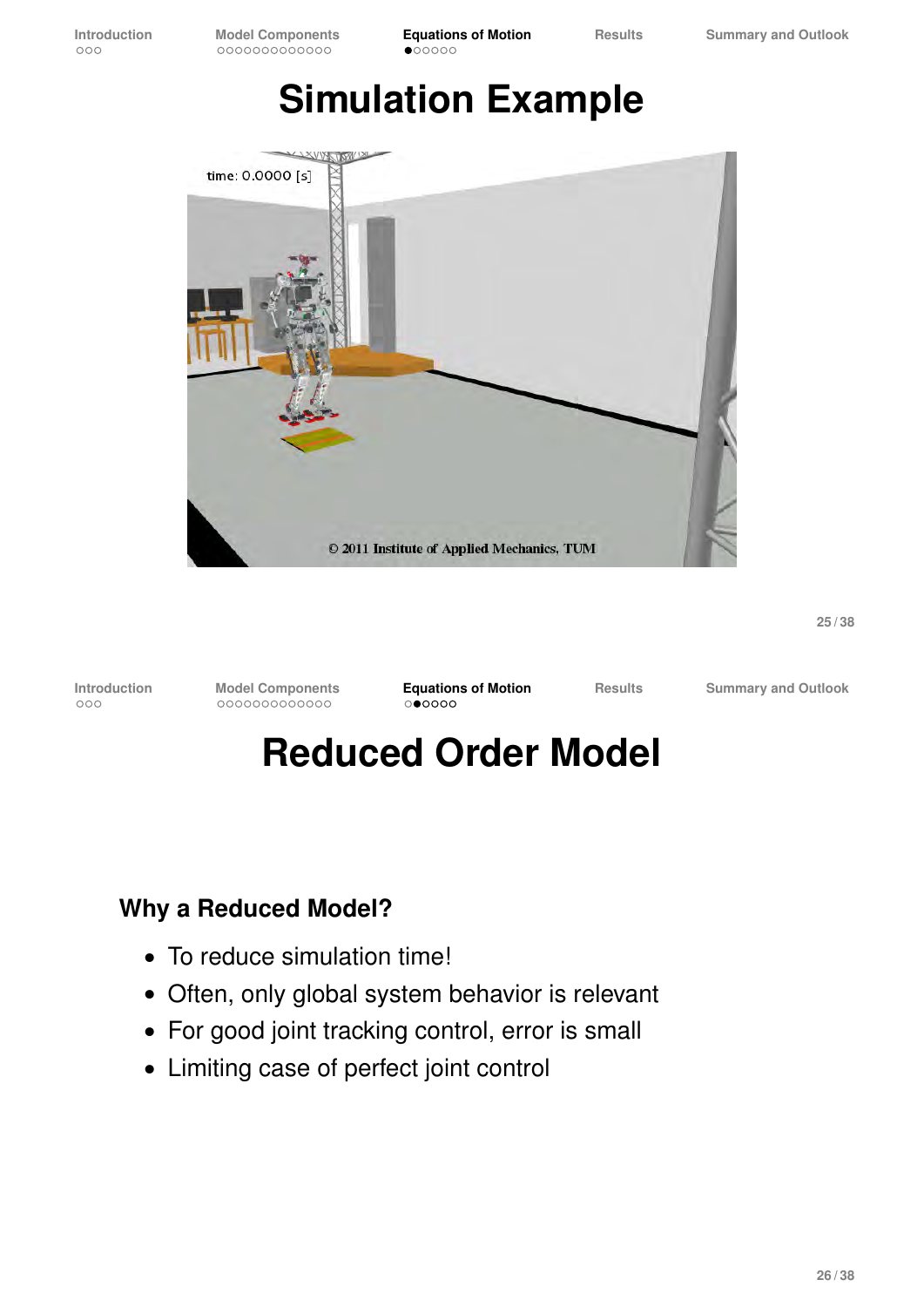## **The Position Controlled System**

#### **Multibody Model**

∙ Torso degrees of freedom

$$
\begin{pmatrix} M_{TT} & M_{TJ} \ M_{JT} & M_{JJ} \end{pmatrix} \begin{pmatrix} \ddot{q}_{T} \\ \ddot{q}_{J} \end{pmatrix} + \begin{pmatrix} h_{T} \\ h_{J} \end{pmatrix} = \begin{pmatrix} 0 \\ W_{\tau,J} \end{pmatrix} \tau + \begin{pmatrix} W_{\lambda,T} \\ W_{\lambda,J} \end{pmatrix} \lambda
$$

• Joint angle degrees of freedom  $\geq$ 

**27 / 38**

**Introduction Model Components Equations of Motion Results Summary and Outlook**

### **The Position Controlled System**

#### **With High Gain Position Control**

$$
\tau \approx K\Delta q_J \quad \text{with:} \quad K \gg 0
$$

$$
\Rightarrow \|\Delta q_J\| \approx 0 \quad \text{or:} \quad q_J \approx q_{J,d}
$$

$$
\Rightarrow M_{TT}\ddot{q}_T + (M_{TJ}\ddot{q}_J + h_T) = W_{\lambda,T}W_{\lambda,T}
$$

$$
\Rightarrow M_{TT}\ddot{q}_T + h_T^* = W_{\lambda,T}\lambda
$$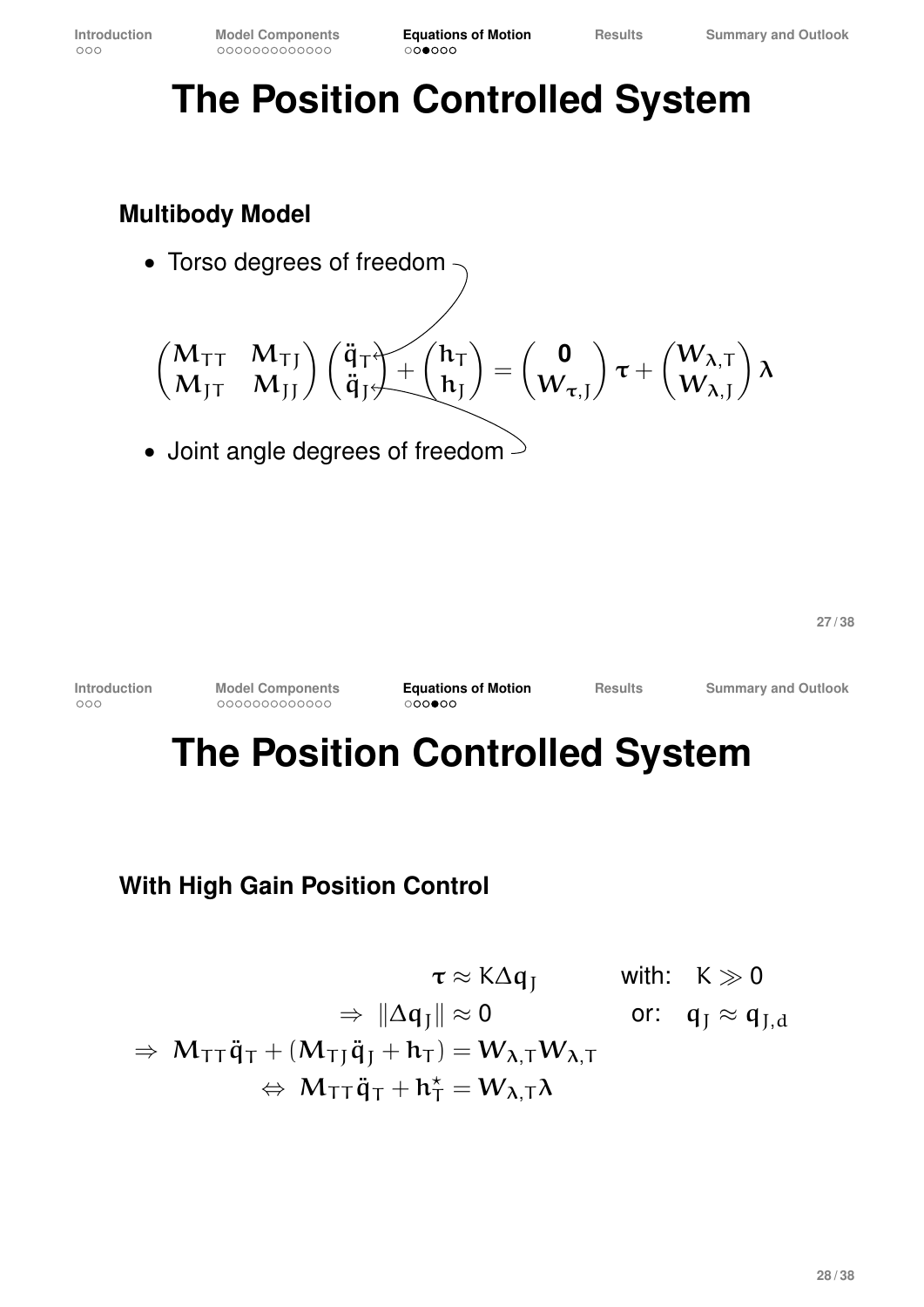### **Dynamic Models of Lola**

|                           | Reduced model | Full models |           |        |            |
|---------------------------|---------------|-------------|-----------|--------|------------|
| Model component           | Type 1        | Type 2      | Type 3    | Type 4 | Type 5     |
| Rigid body dynamics       | yes           | yes         | yes       | yes    | yes        |
| Gear elasticity           | no            | no          | yes       | no     | yes        |
| Drive dynamics            | no            | yes         | yes       | yes    | yes        |
| Contact model             | SD            | SD          | <b>SD</b> | FEM    | <b>FEM</b> |
| <b>Mechanical DoFs</b>    | 6             | 30          | 46        | 30     | 46         |
| <b>Contact layer DoFs</b> | 48            | 48          | 48        | 864    | 864        |
| <b>Electrical DoFs</b>    | 0             | 24          | 24        | 24     | 24         |
| No. of 1st order ODEs     | 60            | 132         | 164       | 948    | 980        |

SD = Spring-Damper, FEM = Finite Element Model

**29 / 38**

**Introduction Model Components Equations of Motion Results Summary and Outlook**

### **Runtime Comparison**

| Model type            | Runtime/simulated time | Runtime/time step [s]         | Time step [s] |
|-----------------------|------------------------|-------------------------------|---------------|
| Type 1 (reduced)      | $0.64$ (no I/O: 0.49)  | $6.4\times10^{-4}$            | $10^{-3}$     |
| Type 2 (rigid)        | 2.26                   | $2.2 \times 10^{-4}$          | $10^{-4}$     |
| Type 3 (elastic)      | 157.3                  | $1.6 \times 10^{-4}$          | $10^{-5}$     |
| Type 4 (rigid, FEM)   | 69.3                   | $6.9 \times 10^{-3}$          | $10^{-4}$     |
| Type 5 (elastic, FEM) | 642.4                  | 6.4 $\times$ 10 <sup>-3</sup> | $10^{-5}$     |

Single threaded code, explicit Euler integration, on Intel Core i5-660 CPU (3.33 GHz)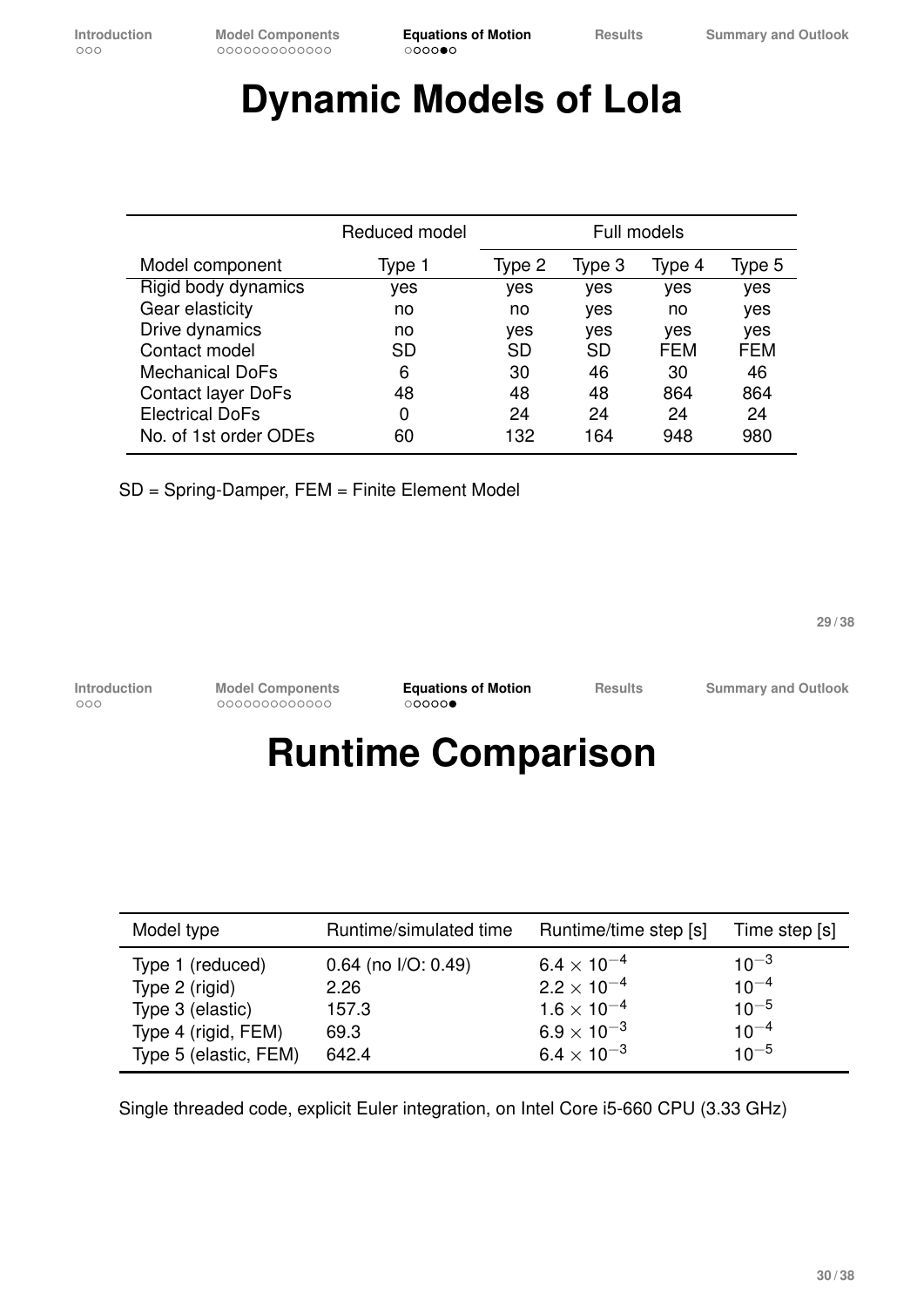

**Introduction** System Overview Why Simulate

**Model Components** Multibody Dynamics Gear Models Contact Model Sensors

**Equations of Motion** Full Model Reduced Model for Position Controlled Biped

#### **Results**

**Summary and Outlook**



**31 / 38**

**Introduction Model Components Equations of Motion Results Summary and Outlook**



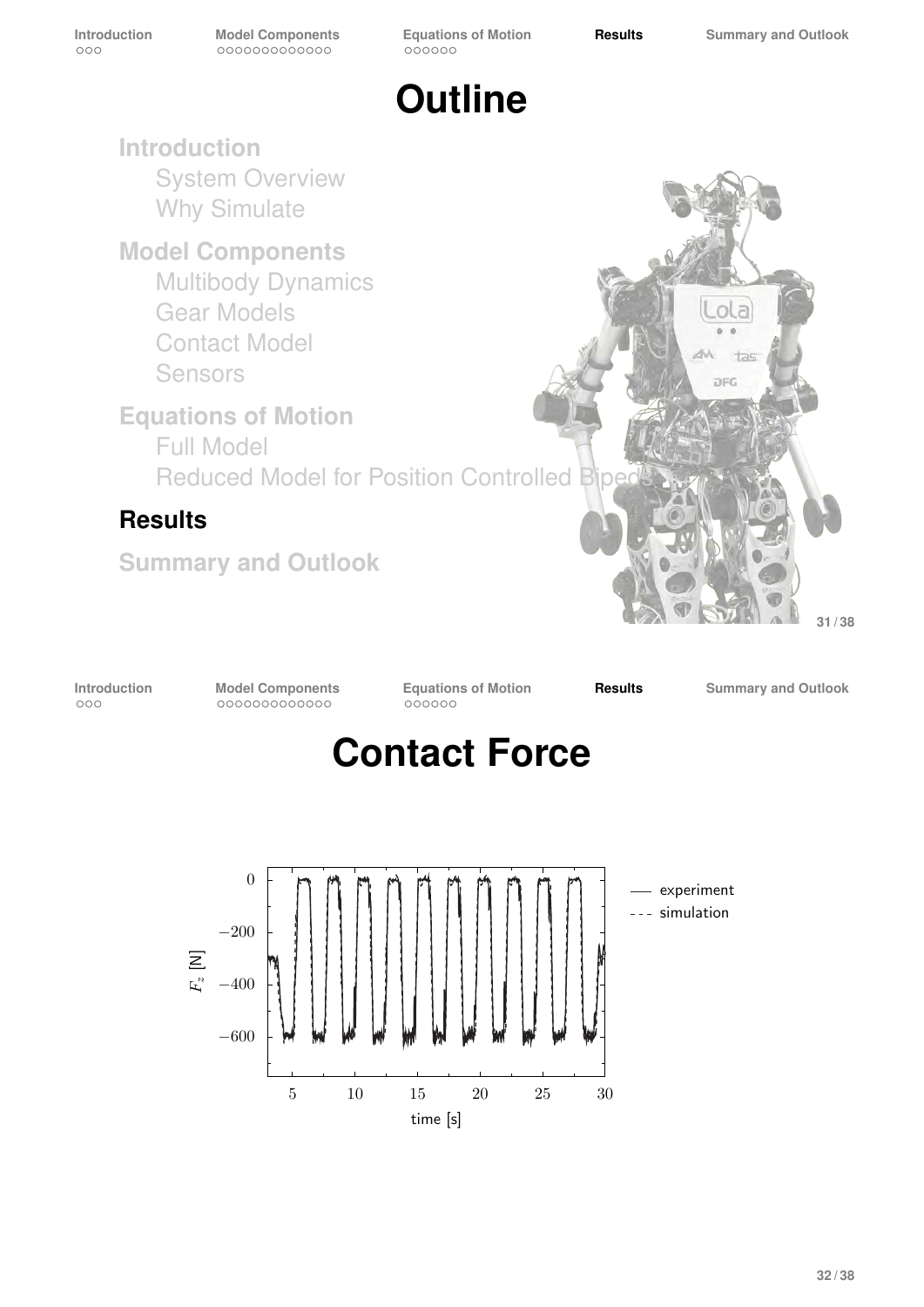**Introduction Model Components Equations of Motion Results Summary and Outlook**

### **Contact Torque**



**33 / 38**

**Introduction Model Components Equations of Motion Results Summary and Outlook**

### **Upper Body Inclination**

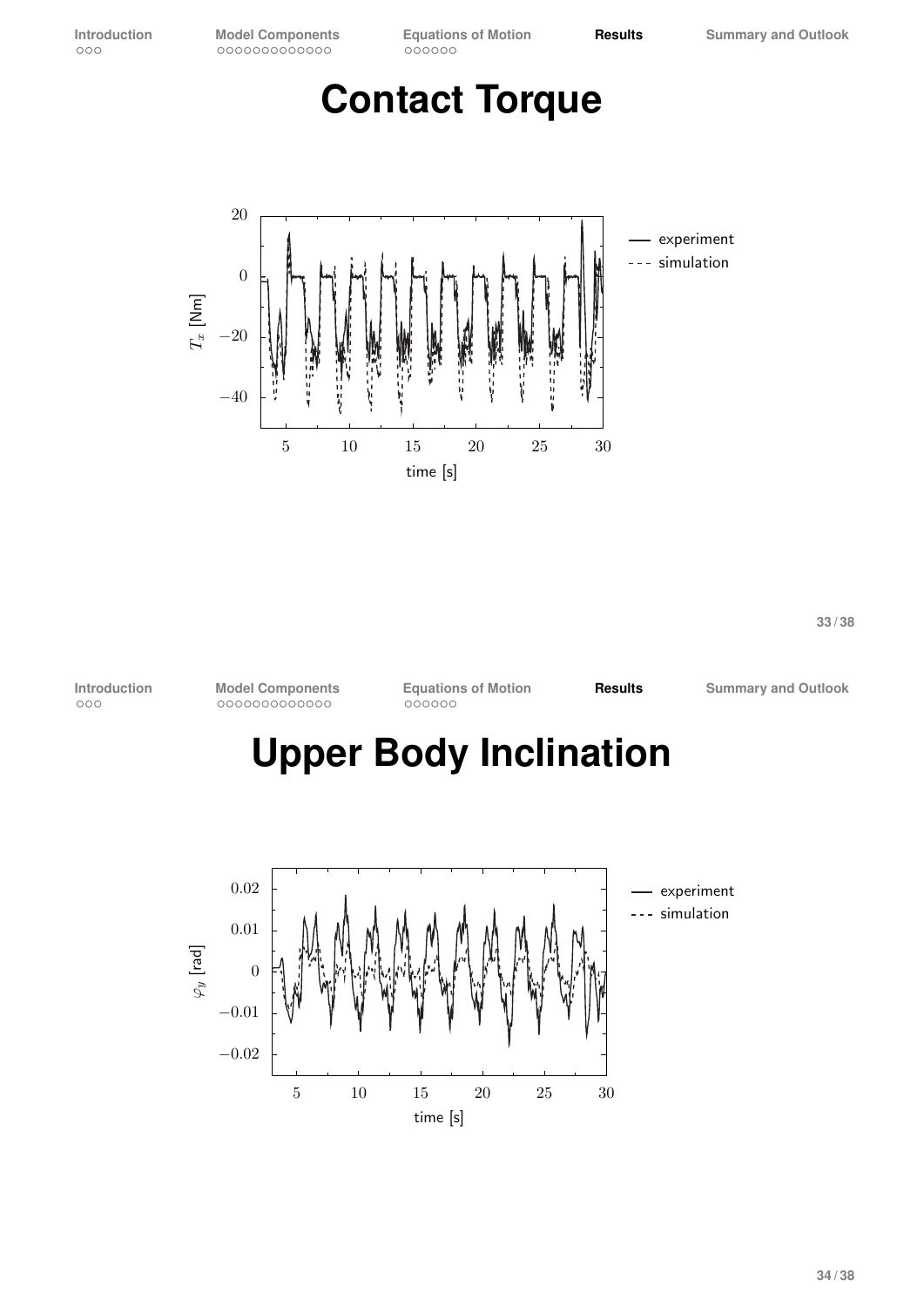### **Joint Tracking Error**



**35 / 38**

**Introduction Model Components Equations of Motion Results Summary and Outlook Outline Introduction** System Overview Why Simulate **Model Components** Multibody Dynamics Gear Models ola Contact Model tas Sensors **DEC Equations of Motion** Full Model Reduced Model for Position Controlled Biped **Results Summary and Outlook 36 / 38**